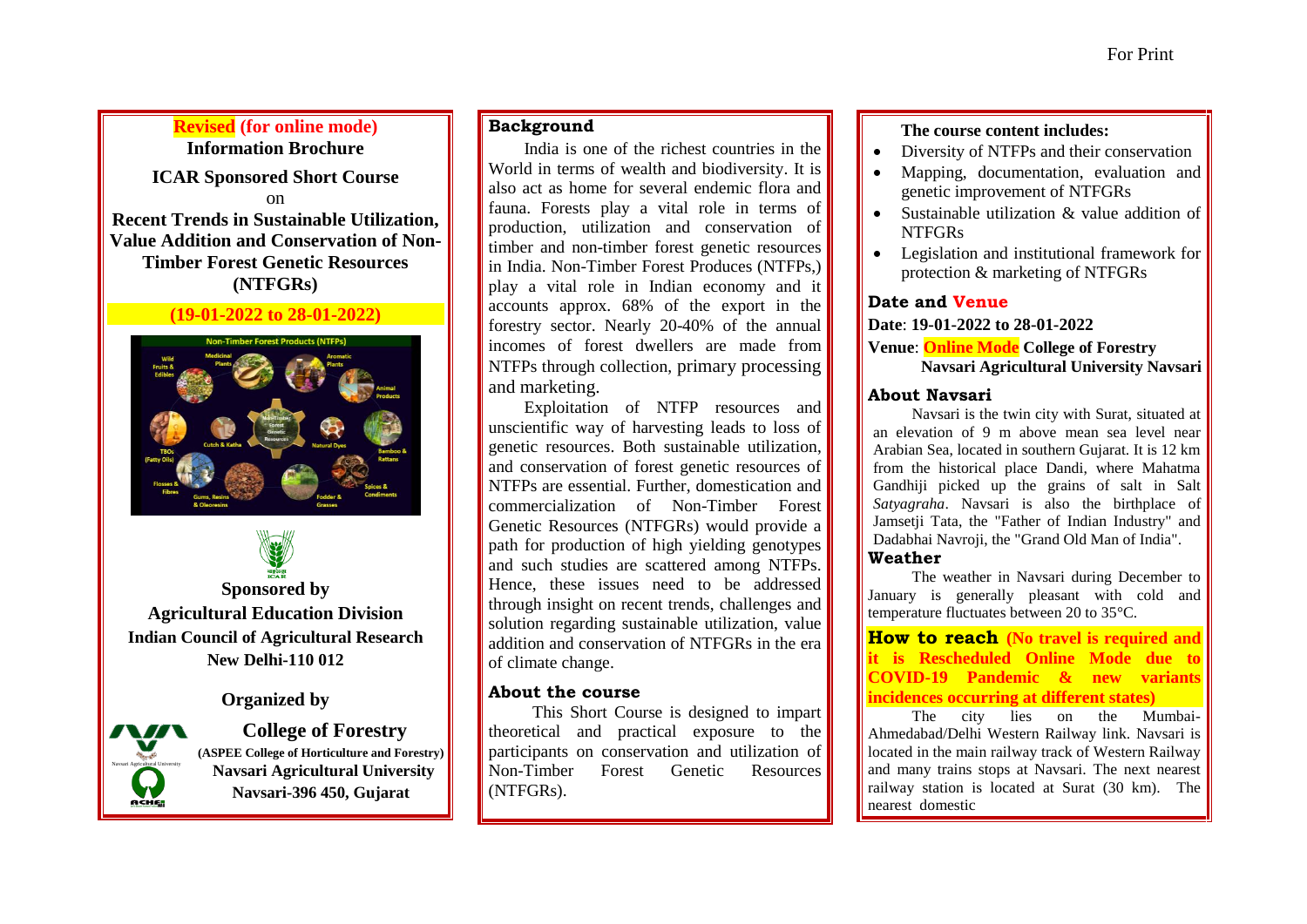airport is at Surat (45 km to the north). Other nearest Airports are located at Mumbai (250 km to the South), Ahmedabad (300 km to the North). Navsari is well connected by NH 228 (Sabarmati-Dandi Highway). NH 8 (Delhi-Mumbai) also passes besides the city, which is 10 km away from the campus.

#### **Eligibility**

Academician and scientists working in the field of education, research and extension activities related to Forestry/Horticulture not below the rank of Assistant Professor/ Scientist/ equivalent posts in SAUs/ CAUs/ ICAR Institutes and preference will be given to candidate having PG degree in Forestry/Horticulture working with Forest Trees and NTFPs.

#### **Registration**

All the participants should submit their application online using CBP portal of Agricultural Education Division, ICAR (https://cbp.icar.gov.in). After filling up the online application, take a print out of application form and get the approval from competent authority of the organization.

Upload the scanned copy of approved form on CBP portal. The original copy along with Rs. 50/- (non-refundable) in the form of an Indian Postal Order in the favour of **"AAO, ACHF, NAU"**, payable at PO Eru, Navsari 396450, should be sent to the Course Director. An advance copy of the application (scanned copy) may be sent to overcome any postal delay. However, the candidature for final selection will

be made only after receipt of the approved original copy. The detailed guidelines for participating in the ICAR Short Course may be downloaded from the CBP portal. As per ICAR norms, only 25 participants will be selected for this course.

### **Travel, Boarding and Lodging**

The participants will be paid to and fro travel fare for journey by train or bus as the case may be, by the shortest route on the production of original ticket/receipt. The payment will be AC III tier (restricted to AC II tier) fare on production of a copy of the ticket(s) as per ICAR/NAU norms. In lieu of incidental charges during travel, DA will be reimbursed as per the rules. The participants travelling by bus will be paid actual fare on production of original ticket or receipt limited to III AC, whichever is lower.

All the participants will be provided free boarding and lodging (twin sharing) by NAU, Navsari in the University New *Kisan Ghar*/ Guest House as per ICAR/SAU's of Gujarat guidelines of ICAR short course wherein they should abide by its rules and regulations. Please do not accompany family members during training programme.

#### **Evaluation and Feedback**

Participants need to give their feedback at the end of course and fill up the evaluation proforma in the ICAR portal.

#### **Important dates**

Extended date for receipt of application:**11-1-2022** Intimation of selection: **13-1-2022** Date of confirmation by applicant: **15-1-2022** Training period: **19-01-2022 to 28-01-2022**

**Patron & Chairman Dr. Z. P. Patel** Vice-Chancellor, NAU, Navsari

**Co-Chairman Dr. T.R. Ahlawat** Director of Research and Dean PGS, NAU, Navsari

**Convener Dr. P. K. Shrivastava** Principal and Dean, ACHF, NAU, Navsari

**Course Director Dr. Rajesh P. Gunaga** Associate Professor (Forest Biology/Agroforestry) & HoD (i/c), Dept. of Forest Products & Utilization

**Course Co-Directors Dr. M. S. Sankanur** Assistant Professor (Tree Improvement)

**Dr. H. T. Hegde** Assistant Professor (Forest Products & Utilization)

**Dr. S. K. Sinha** Assistant Professor (Wood Science & Technology)

**Address for correspondence College of Forestry Navsari Agricultural University Navsari- 396 450 (Gujarat)** Phone: 02637-282143 Mobile: 9408851342/ 8160359521/ 9408083819 Email: [rpgunaga@nau.in](mailto:rpgunaga@nau.in) Website: [www.nau.in](http://www.nau.in/)

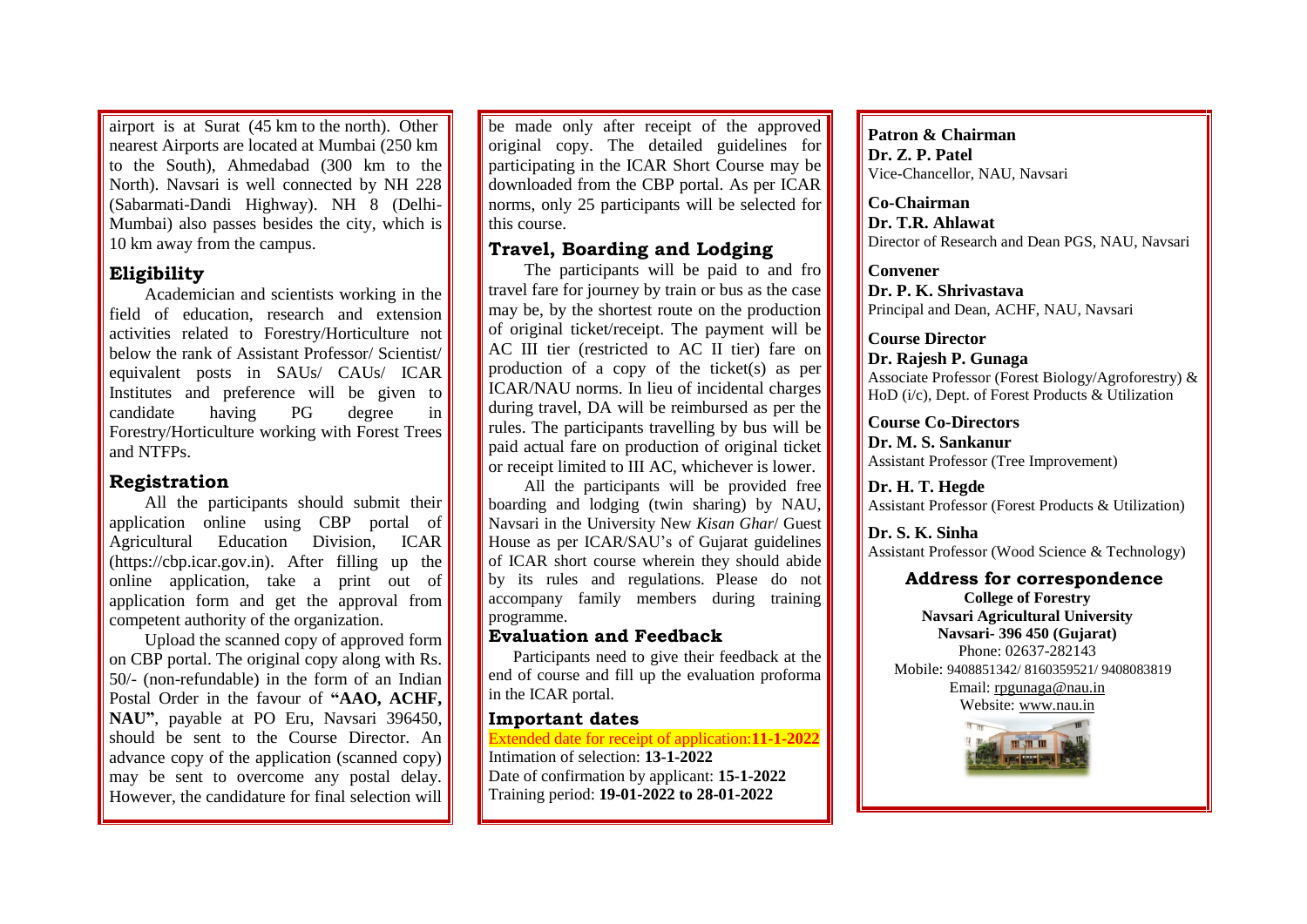approved original copy. The detailed guidelines for participating in the ICAR Short Course may be downloaded from the CBP portal. As per ICAR norms, only 25 participants will be selected for this course.

## **Travel, Boarding and Lodging**

 The participants will be paid to and fro travel fare for journey by train or bus as the case may be, by the shortest route on the production of original ticket/receipt. The payment will be AC III tier (restricted to AC II tier) fare on production of a copy of the ticket(s) as per ICAR/NAU norms. In lieu of incidental charges during travel, DA will be reimbursed as per the rules. The participants travelling by bus will be paid actual fare on production of original ticketor receipt limited to III AC, whichever is lower.

All the participants will be provided free boarding and lodging (twin sharing) by NAU, Navsari in the University New *Kisan Ghar*/ Guest House as per ICAR/SAU's of Gujarat guidelines of ICAR short course wherein they should abide by its rules and regulations. Please do not accompany family members during training programme.

## **Evaluation and Feedback**

Participants need to give their feedback at the end of course and fill up the evaluation proforma in the ICAR portal.

### **Important dates**

 Last date for receipt of applications: **08-01-2022**Intimation of selection: **13-01-2022** Date of confirmation by applicant: **15-01-2022**Training period: **19-01-2022 to 28-01-20 22**

**Patron& Chairman Dr. Z.P. Patel**Vice-Chancellor, NAU, Navsari

**Co-Chairman Dr. S. R. Chaudhary**Director of Research and Dean PGS, NAU, Navsari

#### **Convener**

 **Dr. P. K. Shrivastava**Principal and Dean, ACHF, NAU, Navsari

### **Course Director**

 **Dr. Rajesh P. Gunaga** Associate Professor (Forest Biology/Agroforestry) & HoD (i/c), Dept. of Forest Products & Utilization

#### **Course Co-Directors**

 **Dr.M. S. Sankanur**Assistant Professor (Tree Improvement)

**Dr. H. T. Hegde**Assistant Professor (Forest Products & Utilization)

**Dr. S. K. Sinha**Assistant Professor (Wood Science & Technology)

### **Address for correspondence**

**College of Forestry Navsari Agricultural UniversityNavsari- 396 450 (Gujarat)** Phone: 02637-282143 Mobile: 9408851342/ 8160359521/ 9408083819Email: rpgunaga@nau.in

Website: www.nau.in



### **Information Brochure**

**ICAR Sponsored Short Course**

on

**Recent Trends in Sustainable Utilization, Value Addition and Conservation of Non-Timber Forest Genetic Resources (NTFGRs)**

# **(19-01-2022 to 28-0 1-2022)**





 **Agricultural Education Division Indian Council of Agricultural ResearchNew Delhi-110 012**

## **Organized by**



**College of Forestry (ASPEE College of Horticulture and Forestry)Navsari Agricultural UniversityNavsari-396 450, Gujarat**